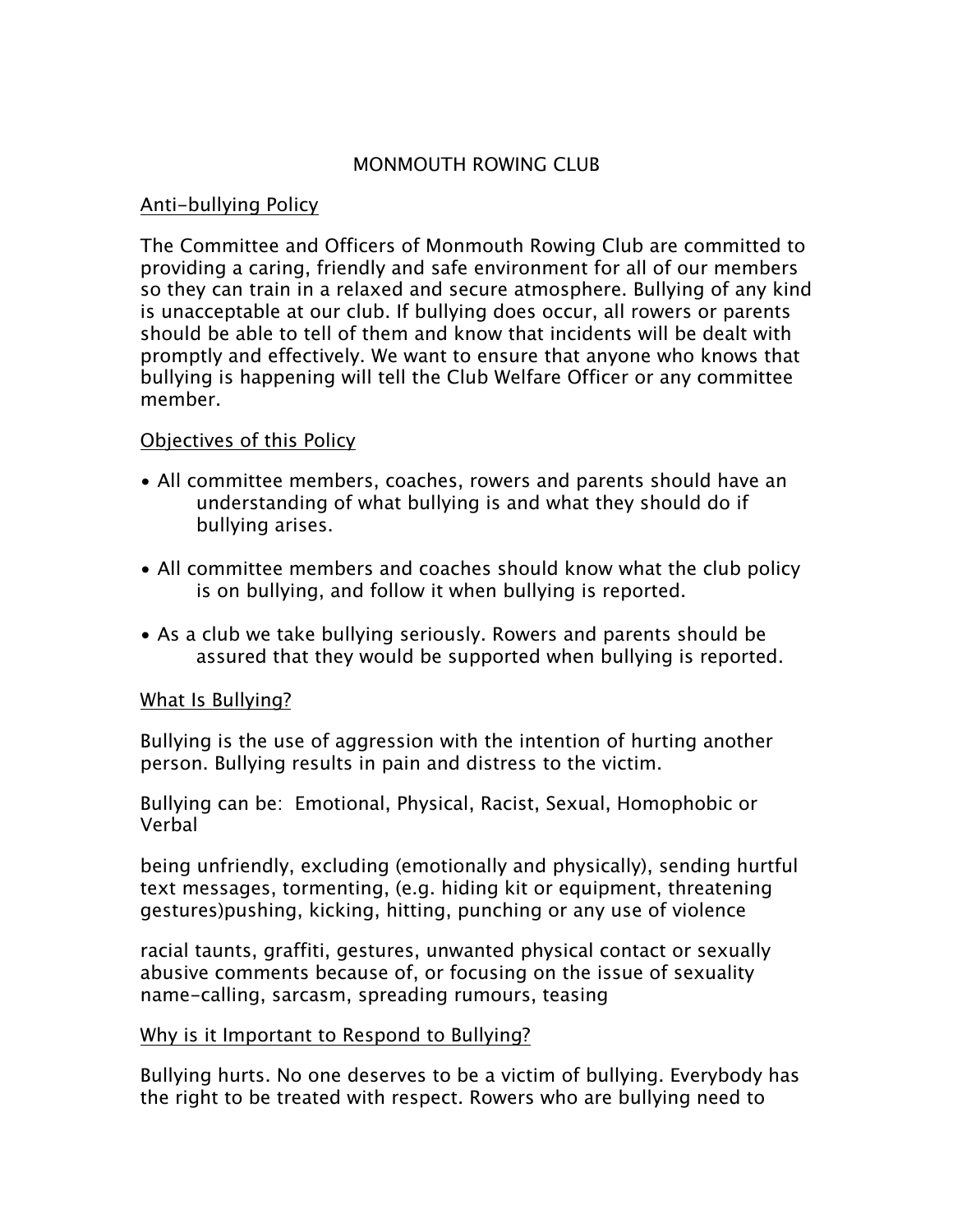learn different ways of behaving. This club has a responsibility to respond promptly and effectively to issues of bullying.

## Signs and Symptoms

A child may indicate by signs or behaviour that he or she is being bullied. Adults should be aware of these possible signs and that they should investigate if a child:

• says (s)he is being bullied• is unwilling to go to club sessions• becomes withdrawn anxious, or lacking in confidence• feels ill before training sessions• comes home with clothes torn or possessions damaged• has possessions go "missing"• asks for additional money or starts stealing money (to pay bully) • has unexplained cuts or bruises• is frightened to say what's wrong• gives improbable excuses for any of the above

In more extreme cases:• starts stammering

• cries themselves to sleep at night or has nightmares • becomes aggressive, disruptive or unreasonable• is bullying other children or siblings• stops eating

• attempts or threatens suicide or runs away

These signs and behaviours may indicate other problems, but bullying should be considered a possibility and should be investigated

# Procedures

1. Report bullying incidents to the Club Welfare Officer or a member of the committee.

2. In cases of serious bullying, the incidents will be referred to the ARA for advice

3. Parents should be informed and will be asked to come in to a meeting to discuss the problem

4. If necessary and appropriate, police will be consulted

5. The bullying behaviour or threats of bullying must be investigated and the bullying stopped quickly

6. An attempt will be made to help the bully (bullies) change their behaviour

7. If mediation fails and the bullying is seen to continue the club will initiate disciplinary action under the club constitution.

# Recommended club action

If the club decides it is appropriate for it to deal with the situation they should follow the procedure outlined below.